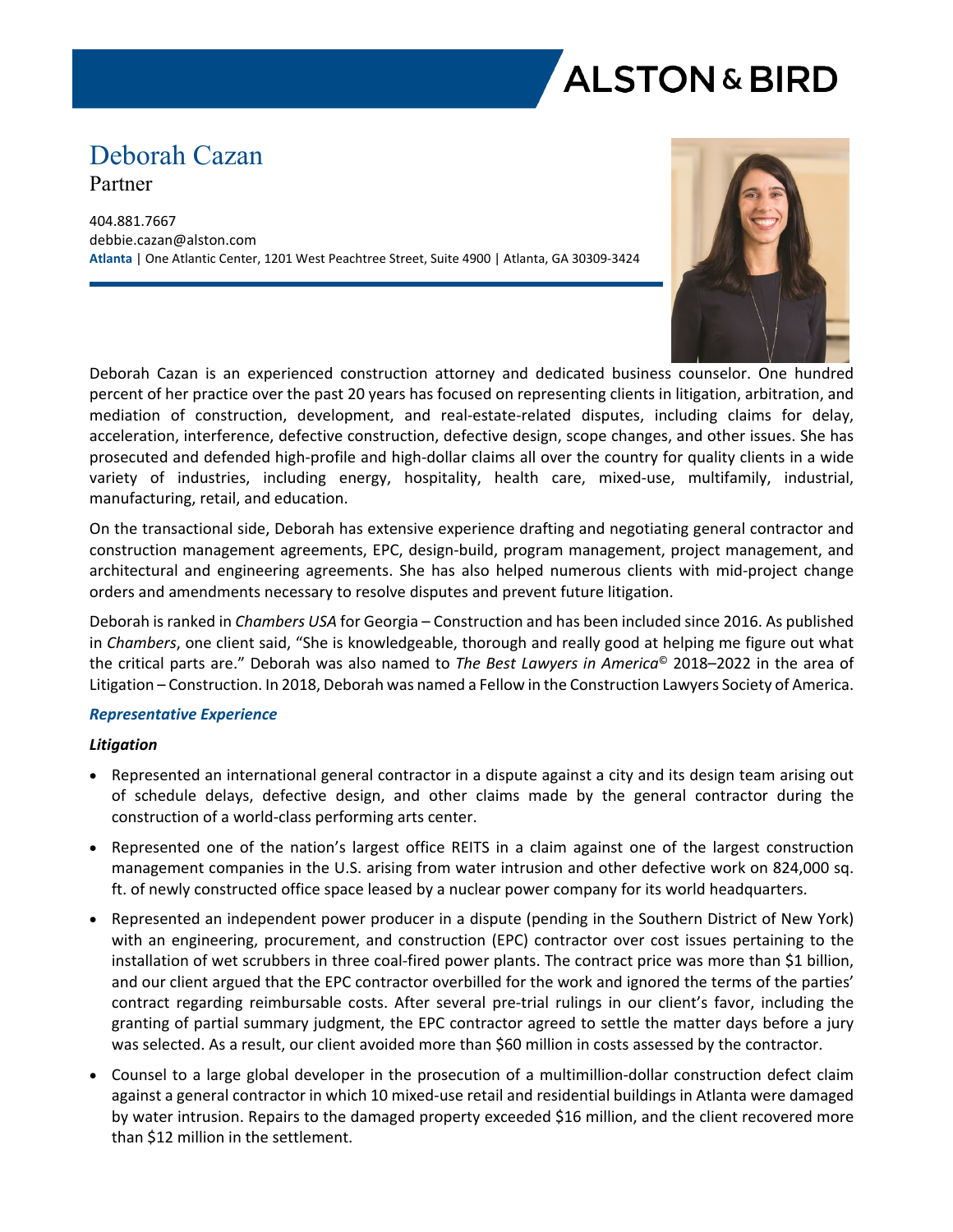

- Assisted multiple owner clients in mid-project disputes on troubled projects. This work included analysis of disputes (or potential disputes) to offer innovative solutions aimed at avoiding litigation; ensuring the owner's adherence to the terms of construction/design contracts so as to best position the client in case of future litigation; managing termination of defaulting contractors; and drafting project "reset" agreements.
- Represented a national general contractor against a student-housing developer in a month-long arbitration. The client asserted claims for delay, acceleration, unpaid change orders, and contract balance, and defended against the developer's claims for defective work. The arbitration panel awarded the client \$8 million, and the developer received nothing for its claims.
- Represented a co-owner of the first nuclear power plant licensed and constructed in the U.S. in more than 30 years. The plant is a \$14 billion project, and litigation arose out of three years of delay and \$1.5 billion in alleged cost overruns.
- Represented the fifth-largest public hospital in the country in obtaining a judgment against a general contractor for claims arising out of schedule delays and defective work.
- Represented a general contractor in obtaining a dismissal of claims filed by a hospital owner that alleged that the general contractor performed defective work and failed to comply with warranty obligations.

## *Transactional*

- Represented an institutional asset management business in the design and construction of a mixed-use development encompassing nearly a full city block in midtown Atlanta. The project consists of a 26-story, 606,000 square foot Class A office building; an 18-story, 355-unit modern residential tower atop eight levels of parking; a 12-story, 205-key boutique lifestyle hotel; 30,000 square feet of retail; and a 635,000 square foot parking deck providing 1,909 parking spaces.
- Drafted and negotiated agreements on behalf of an international hospitality group for the design and construction of a new prototype hotel.
- Represented a large national industrial developer in drafting a suite of form construction documents, including architect agreements, engineering agreements, design-build agreements, lump sum agreements, cost-plus agreements, and service agreements.
- Represented the leading global foodservice retailer, with more than 36,000 restaurants worldwide, in developing its master construction contract to be utilized in each new build and remodel nationwide.
- Drafted and negotiated construction management, architect, and project management agreements for arena renovations and a new training facility for a professional basketball team.
- Assisted large national REIT, multi-family, and mixed-use developers in creating form contract documents for standardization of document management programs.
- Assisted a Los Angeles based developer in drafting the construction, design, engineering, and consulting agreements for the redevelopment of 12-15 city blocks in downtown Atlanta being redeveloped into 12 million square feet across a mix of offices, retail, apartments and hotels that will rebuild the city center of Atlanta.
- Assisted the owner in drafting an RFP for conversion of an existing office building into a Tier III data center and negotiated a cost-plus GMP agreement with a design-builder for the design and construction.
- Represented a design architect in connection with claims arising out of the design of a replacement international terminal at Hartsfield-Jackson Atlanta International Airport.
- Represented the Georgia Aquarium in the construction and maintenance of the world's largest aquarium.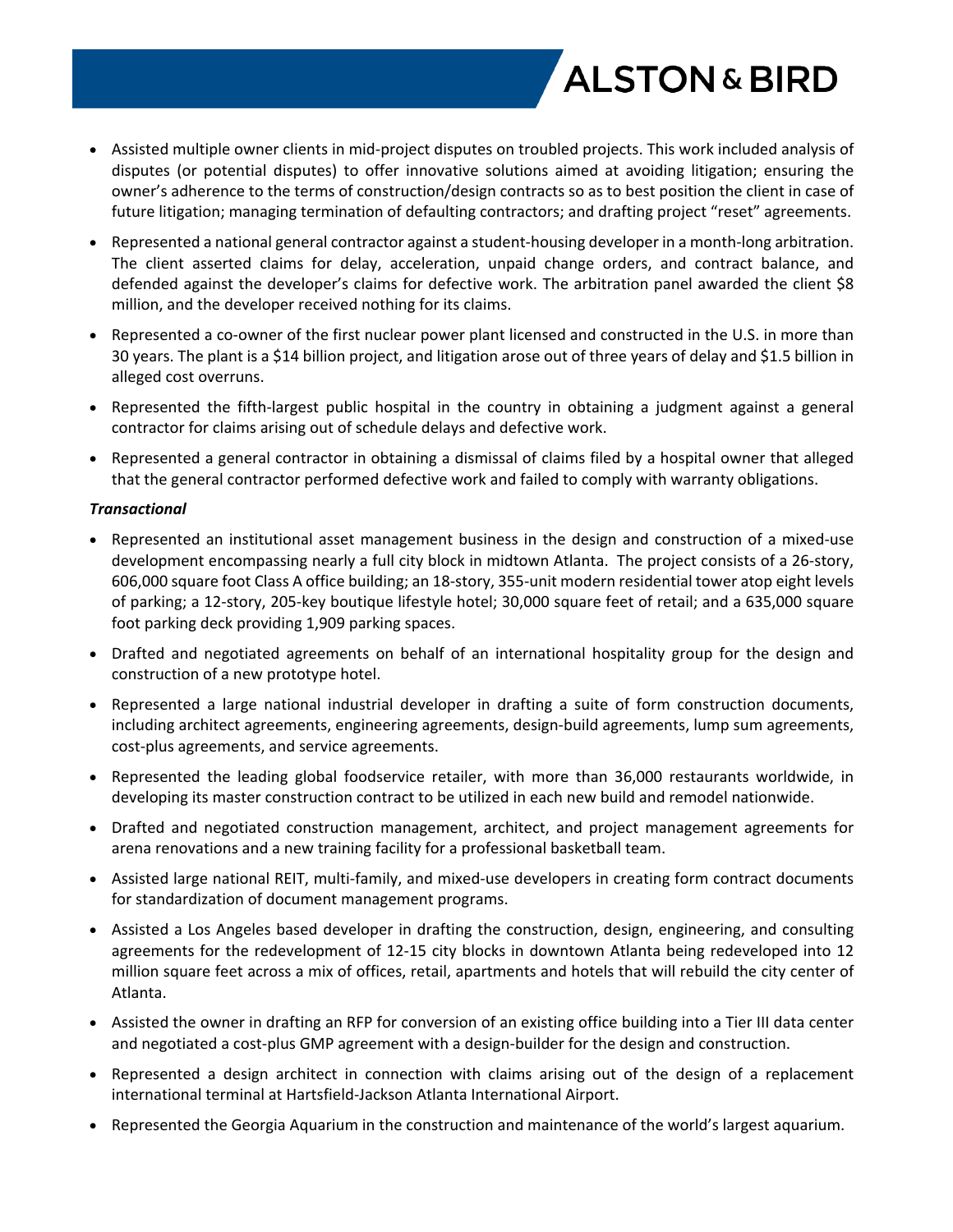

- Represented the largest hospital in the state of Georgia and the fifth largest public hospital in the U.S. in the design and construction of a new \$170 million surgical center as well as numerous other construction initiatives.
- Represented an insurance industry owner in drafting form agreements to be used nationwide for the construction of several types of facilities, including data centers.
- Represented an owner in the negotiation of a design-build agreement for the design and construction of a hospital in Macon, GA.
- Extensive experience drafting and negotiating contracts for developers of high-rise condominiums and hotels, hospitals, industrial real estate developers, colleges and universities, shopping center developers, construction managers, and general contractors.

## *Publications & Presentations*

## *Publications*

- "Planning Tips For Health Care Construction Projects," *Law360*, October 29, 2021.
- "COVID-19 Will Have Lasting Impact on Construction Contracts," *Law360,* July 9, 2020.
- "Construction Laws and Customs: Georgia," *Thomson Reuters Practical Law,* April 2020.
- "Construction Laws and Customs: Georgia," Thomson Reuters Practical Law, September 7, 2018.
- "Managing a Defective Building," *Commercial Construction & Renovation*, May/June 2016.
- "Contract Termination for Material Breach," *The Construction Specifier*, July 22, 2014.
- "When Not to Press 'Delete,'" *Construction Today*, September/October 2013.

#### *Presentations*

- "Top Must Have Construction Contract Provisions," Construction Law for the General Practitioner, Atlanta, GA, October 15, 2021.
- "Force Majeure: What is it and Can it Help Your Clients?" Atlanta Bar Association Construction Law Section Breakfast Meeting, Atlanta, GA, September 22, 2021.
- "Top Must Have Construction Contract Provisions," Construction Law for the General Practitioner, State Bar of Georgia, Atlanta, GA, January 31, 2020.
- "Claims Avoidance and Mitigation," 8th Annual Construction Law & Government Contracting Conference, co-chair, Atlanta, GA, October 8-9, 2019.
- Mediating & Arbitrating Claims," 7th Annual Important Topics in Construction and Government Contracting Conference, chair, Atlanta, GA, October 9-10, 2018.

## *Professional & Community Engagement*

- Atlanta Bar Association, Construction Law Section
- Commercial Real Estate Women (CREW), Leadership Program
- Women's Energy Network (WEN)
- National Association of Women Lawyers (NAWL)
- National Association for Industrial and Office Parks (NAIOP)
- American Bar Association